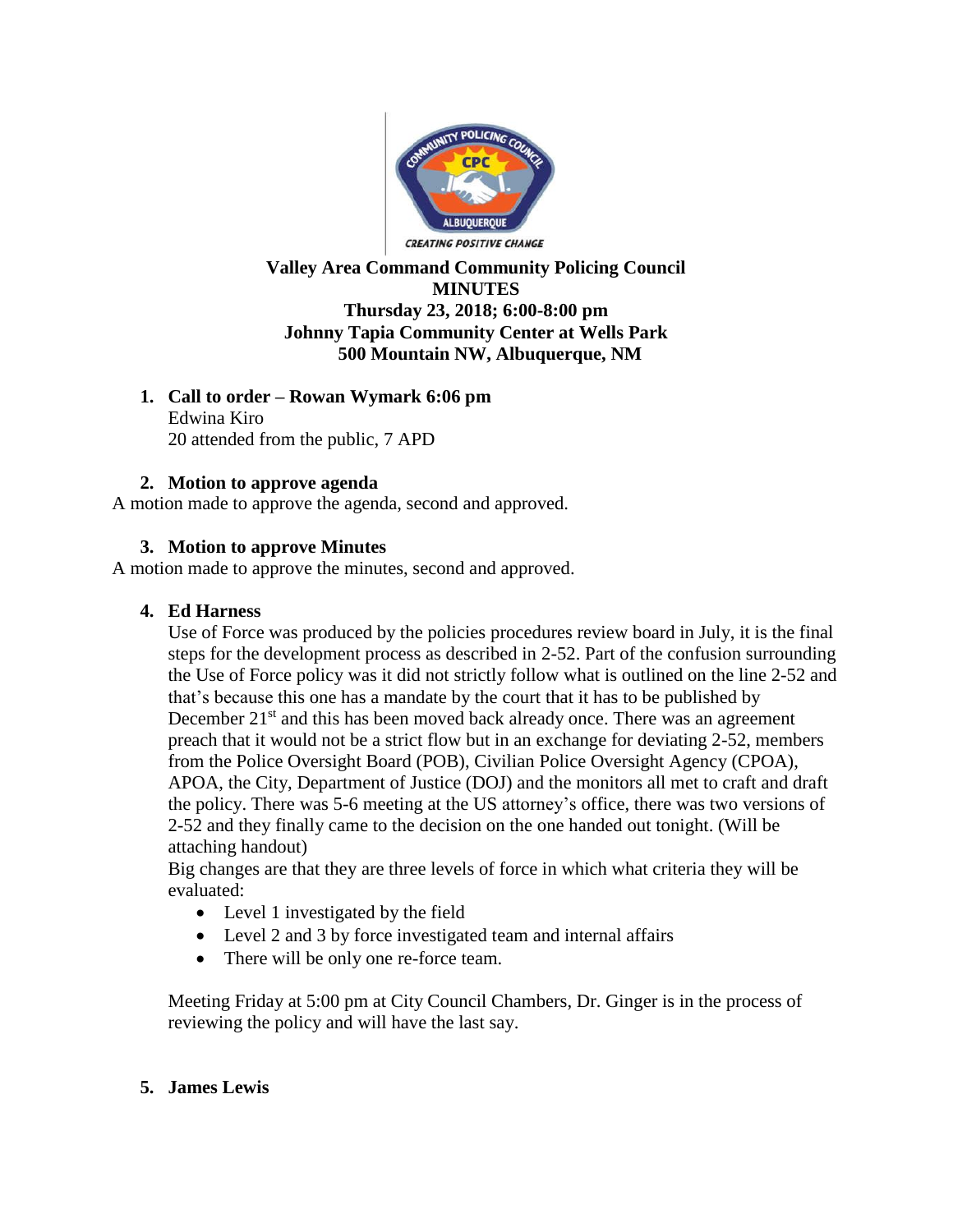Monitors give a deadline when it comes to a new policy. Part of our responsibility is to train the police officer in how to use it. Policies and procedures are probably looked at once a year. The monitors are pushing that we have policies done in a timely fashion.

Ed Harness: POB is trying to establish a webpage with policies as they come out at the end of the cycle. Offices of policies is now posting all the policies they approve from the meeting as well as notes from that meeting.

Q: How would that decision to be reviewed come about?

A: The monitors are putting timelines on when they need to review them.

Q: Level 1 incidents are investigated by who?

A: Field supervisor, sergeant or lieutenant.

Q: 2-53 will talk about some of the specifics about how each one is investigated? A: It is on 2-56 and 2-57 are in drafts and some have monitors comments back already.

Q: Do the officers not understand the policy?

A: They do not know it as of now as it is new, so they will be getting trained.

Q: What can CPC do to support this? Do we have role?

A: Your recommendations have been incorporated in that draft, that is how you have an impact. You can give your recommendation or suggestion through the POB email or come to the meetings and make a public comment.

Q: What is Amici?

A: Amici: A court legal term, those parties that do briefings that were accepted as a part of the filing of the Department of Justice. This title was chosen by the groups of folks that have been interested in the reform effort from the start.

Q: In any other cities, do the other use of force use the gram?

A: it has not been tested and there are legal advisor that have concerns with the minimum use of force will ultimately result in a new Supreme Court decisions. There are two other places that do use the minimum use of force.

# **6. Commander Wesley**

Crime Report

July 23 – August 23, 2018

- Commercial burglaries: 22
- Residential burglaries: 27
- Auto burglaries: 103
- Motor vehicle deaths: 71
- Carjacking: 1
- Commercial robberies: 3
- Residential robbery: 1